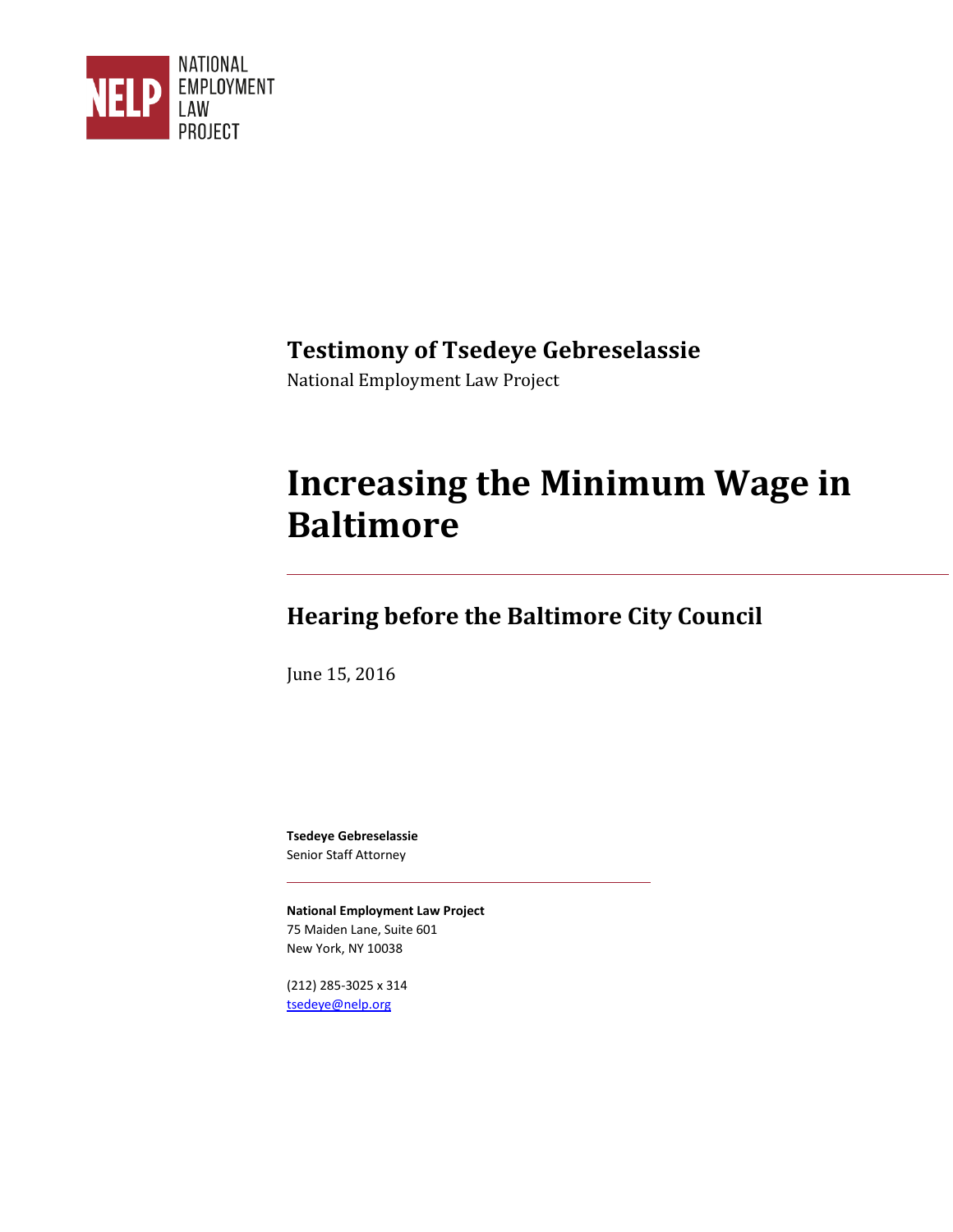Good afternoon and thank you for the opportunity to testify today. My name is Tsedeye Gebreselassie, and I am a senior staff attorney at the National Employment Law Project (NELP).

NELP is a non-profit, non-partisan research and advocacy organization specializing in employment policy. We are based in New York with offices across the country, and we partner with federal, state, and local lawmakers on a wide range of workforce issues.

Across the country, our staff are recognized as policy experts in areas such as unemployment insurance, wage and hour enforcement, and, as is relevant for today's hearing, the minimum wage. We have worked with dozens of city councils and state legislatures across the country and with the U.S. Congress on measures to boost pay for low-wage workers. NELP has worked with most of the cities in the United States that have adopted higher city minimum wages in recent years and is familiar with their economic experiences.

NELP testifies today in support of 16-0655, which would increase Baltimore's minimum wage to \$15 per hour and raise the subminimum wage for tipped workers, currently just \$3.63 an hour. This measure will help the City's workers meet basic needs and would follow a growing list of cities and counties across the country that have enacted or are pushing for a \$15 minimum wage.

Growing numbers of U.S. states and cities in just the last two years have adopted a minimum wage of \$15 per hour. California and New York approved a statewide \$15 minimum wage earlier this year. SeaTac, Washington, which was the first city to do so, approved a \$15 minimum wage in 2013. San Francisco Mayor Ed Lee brokered an agreement between labor and business to place a \$15 minimum wage on the November 2014 ballot, which the voters overwhelmingly approved, the Los Angeles city council approved a \$15 minimum wage in June of last year, and most recently the D.C. City Council approved a \$15 minimum wage bill.

The most rigorous modern research on the impact of raising minimum wages shows that raises increase worker earnings with negligible adverse impact on employment levels. As more and more U.S. cities enact local minimum wages, the research has similarly shown that such local measures have no adverse effect on jobs, and implementation of higher local wages has proven manageable for employers. The benefits for low-wage workers and their families of higher wages have been very significant, raising wages in the face of broader economic trends that have led to stagnant and falling wages across the bottom of our economy, reducing economic hardship, lifting workers out of poverty, and improving other life outcomes.

Low paying industries are disproportionately fueling job growth today, with more and more adults spending their careers in these positions. Raising the wage floor, which has badly eroded over the decades even as corporate profits have skyrocketed, is urgently needed to ensure that local economies can rely on workers' spending power to recover and that the growing numbers of workers relying on low wages to make ends meet can contribute fully to this recovery.

Additionally, eliminating the subminimum wage for tipped workers so that they are paid the full minimum wage from their employer, is a crucial part of any minimum wage increase that seeks to make a significant difference for low-wage workers. The typical tipped worker in Baltimore struggles on barely more than the minimum wage and faces significant economic insecurity. The complex subminimum wage system is difficult to enforce and can result in widespread noncompliance. Workers who are forced to rely mainly on tips as income, rather than on a stable base cash wage paid directly by their employer, face wide fluctuations in paychecks as tips vary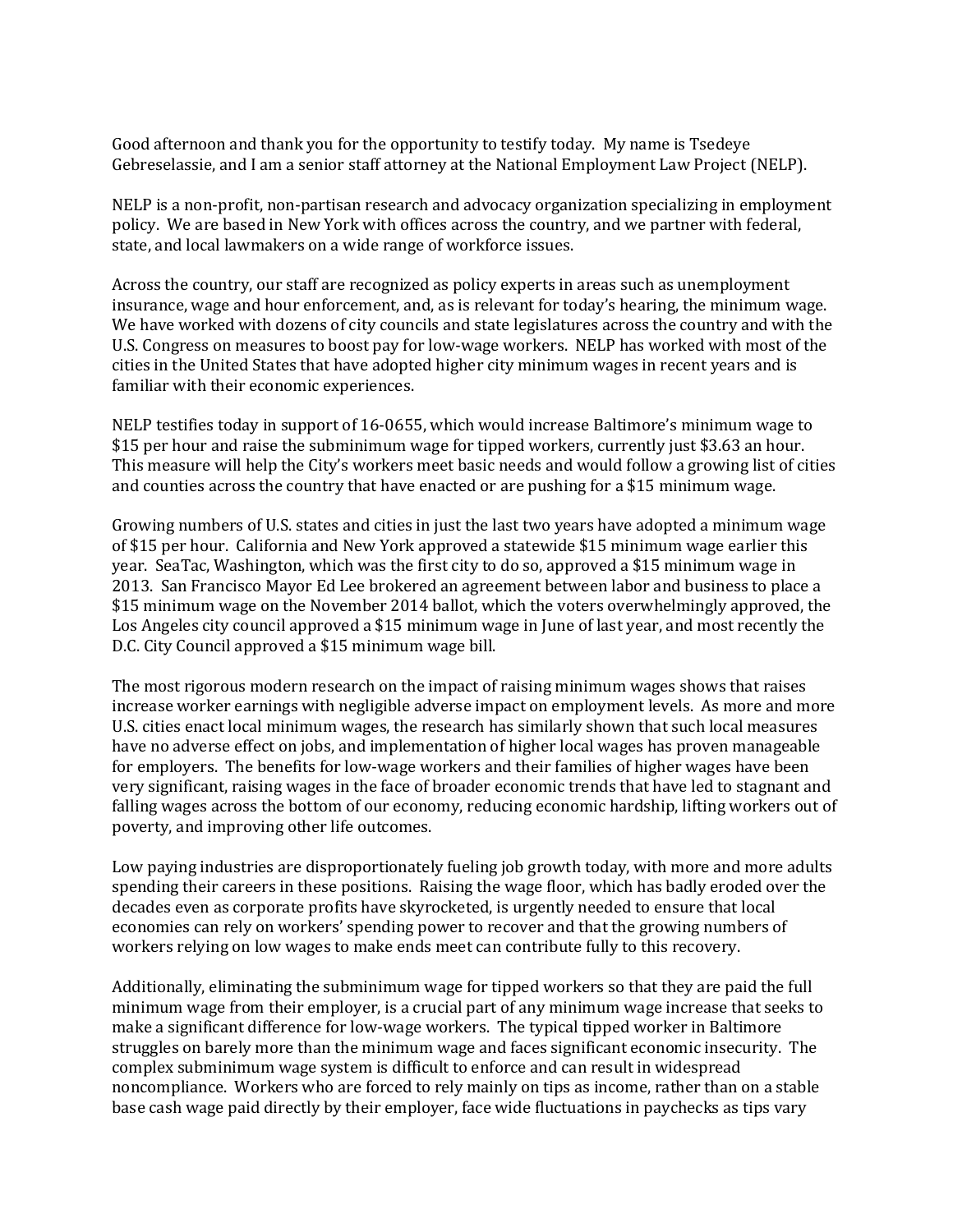from season to season, shift to shift, and customer to customer. A growing movement across the country seeks to eliminate the subminimum wage for tipped workers, with the support of leaders, including President Obama, Secretary Clinton, Senator Sanders, and more than two hundred members of Congress. The restaurant industry is strong in states that do not have a subminimum wage for tipped workers, and it can afford both a \$15 minimum wage and the gradual elimination of the tipped minimum wage in Baltimore. Moreover, the experiences of cities that have already raised their minimum wage to \$15 and require that tipped workers receive the full minimum wage directly from their employer show that eliminating the subminimum wage in Baltimore will not lead to the widespread elimination of tipping or a significant reduction in tipping rates.

Over the past four decades, the typical worker in this country has seen their pay stagnate or decline even as worker productivity rates have gone up and our economy has expanded. Instead, the vast majority of income growth going towards the top 1 percent. We can counter this trend with policies – including raising the minimum wage – to help ensure that prosperity is broadly shared.

#### **Who Would Benefit From A Higher Minimum Wage in Baltimore?**

According to the Economic Policy Institute, raising Baltimore's minimum wage to \$15 an hour would raise wages for 98,000 workers - 27 percent of the city's workforce.<sup>1</sup> These workers are overwhelmingly adults – almost 96 percent of affected workers are over the age of 20 (and 80 percent of affected workers are over the age of 25).<sup>2</sup>

Moreover, most of these workers come from families of modest means, are contributing the majority of their households' earnings, are working full-time, and many are supporting families of their own. Nearly half of affected workers come from households earning less than \$50,000, and the vast majority – 74 percent – are working full-time. <sup>3</sup>

That lower-income families would particularly benefit from the \$15 minimum wage is particularly important because the cost of living in the Baltimore-Towson metropolitan area is significantly higher than in much of the rest of the country. According to the Economic Policy Institute, typical living costs in this area are comparable to those in Los Angeles, Philadelphia, and Seattle metro areas.4 Accounting for costs of housing, food, transportation, and other necessities, a single childless adult working full-time would need to earn \$16.36 in 2015 (\$34,000 annually) to achieve an adequate living standard.<sup>5</sup>

#### **The Growing List of Cities and States Enacting Minimum Wage Increases Reflects a Deepening Wage Crisis and Popular Support for Bold Change**

The U.S. economy has seen steady growth and improvement in the unemployment rate in recent years, but wages have been flat or declining for much of the labor force. 6 Averaged across all occupations, real median hourly wages declined by 4 percent from 2009 to 2014, and lower-wage occupations experienced greater declines in their real wages than did higher-wage occupations.<sup>7</sup> Moreover, job growth over the past year—and in the recovery overall—continues to be unbalanced, with especially pronounced job gains in lower-wage industries and slow growth in mid-wage industries. There are approximately 1.2 million fewer jobs in mid and higher-wage industries than there were prior to the recession, while there are 2.3 million more jobs in lower-wage industries.<sup>8</sup> Thus, low-wage workers and families are being squeezed between flat pay and rising living costs. The worsening prospects and opportunities for low-wage workers have prompted a record number of cities, counties, and states to enact higher minimum wage rates for their residents.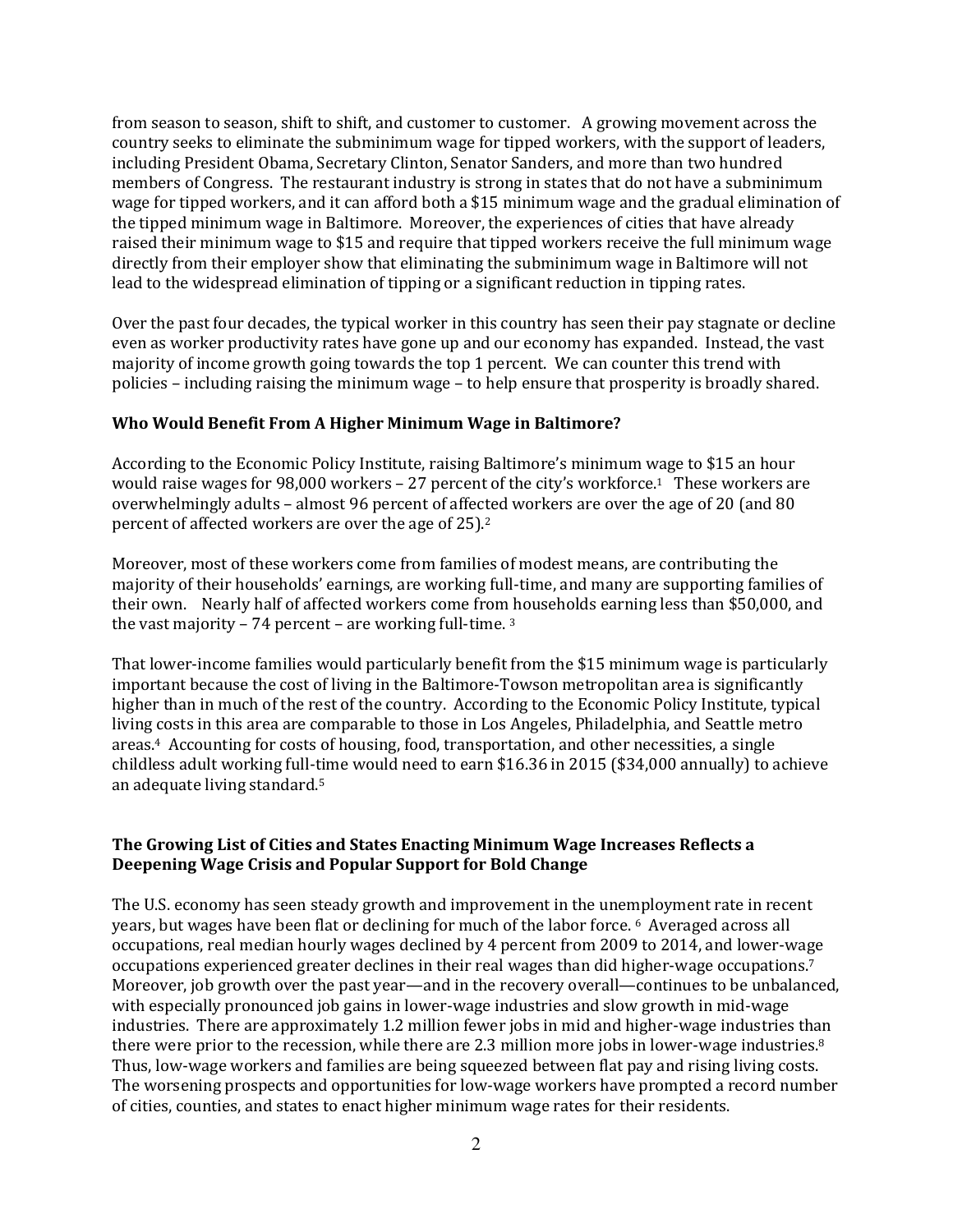Since November 2012, nearly 17 million workers throughout the country have earned wage increases through a combination of states and cities raising their minimum wage rates; executive orders by city, state and federal leaders; and individual companies raising their pay scales.9 Of those workers, nearly 10 million will receive gradual raises to \$15 per hour.10 More than fifty cities and states have raised their minimum wage since 2012.<sup>11</sup>

As the Fight for \$15 movement gathers strength, advocates in a rapidly growing list of localities and states are calling for a \$15 minimum wage. Los Angeles, San Francisco, Seattle, SeaTac, Washington, and Emeryville, California, have already enacted a \$15 minimum wage for all workers.<sup>12</sup> New York and California approved a statewide \$15 minimum wage earlier this year.<sup>13</sup> More than a dozen cities and counties are currently pushing for a \$15 minimum, and the list of states considering the same is rapidly expanding.14 States now considering legislative proposals and/or ballot initiatives that would raise the statewide minimum wage to \$15 include Missouri and New Jersey.<sup>15</sup>

Recent polling data shows that approximately two out of three individuals support a \$15 minimum wage, and support among low-wage workers is even higher.16 A poll of low-wage workers commissioned by NELP found that approximately 75 percent of low-wage workers support a \$15 minimum wage and a union.17 It also found that 69 percent of unregistered respondents would register to vote if there were a presidential candidate who supported raising the minimum wage to \$15 and making it easier for workers to join a union, and 65 percent of registered voters reported that they are more likely to vote if a candidate supports \$15 and a union for all workers.<sup>18</sup>

The trend in localities and states pushing for higher minimum wage rates will likely continue to intensify as wages continue to decline, inequality remains at historically high levels, and the federal government fails to take bold action to ensure that hard-working individuals can make ends meet.

#### **Higher Wages from Minimum Wage Increases Have Very Significant Beneficial Effects for Low-Income Individuals and Households**

The higher incomes that result from minimum wage increases have very direct and tangible impacts on the lives of the workers affected and their families. Significant increases in minimum wages have proven an effective strategy for addressing declining wages and opportunity for lowwage workers by raising pay broadly across the bottom of the city economy. For example, over the decade that San Francisco's strong minimum wage has been in effect, it has raised pay by more than \$1.2 billion for more than 55,000 workers, and it has permanently raised citywide pay rates for the bottom 10 percent of the labor force.<sup>19</sup> The widely recognized success of San Francisco's minimum wage led Mayor Ed Lee to broker an agreement with business and labor to place an increase to \$15 on the November 2014 ballot, which the voters overwhelmingly approved.

The higher pay resulting from minimum wage increases translates to a range of other important improvements in the lives of struggling low-paid workers and their households. For workers with the very lowest incomes, studies show that minimum wage increases lift workers and their families out of poverty.20 Similarly, higher incomes for low-wage workers and their households translate to improved educational attainment and health. For example, a recent study by the National Institutes of Health determined that "[a]n additional \$4000 per year for the poorest households increases educational attainment by one year at age 21."<sup>21</sup> Another study found that raising California's minimum wage to \$13 per hour by 2017 "would significantly benefit health and well-being." <sup>22</sup> It stated that "Californians would experience fewer chronic diseases and disabilities; less hunger,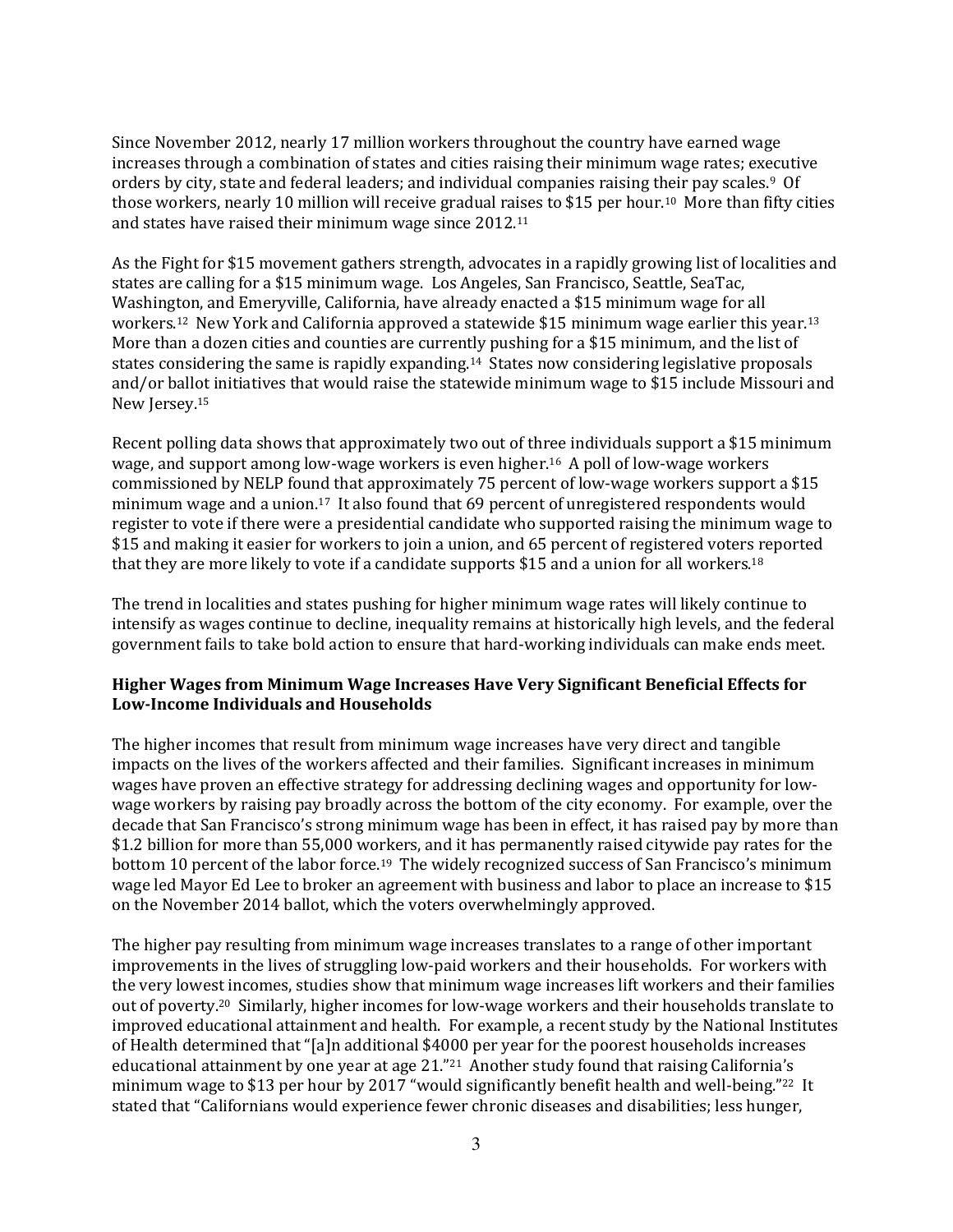smoking and obesity; and lower rates of depression and bipolar illness."<sup>23</sup> Moreover, "[i]n the long run, raising the minimum wage would prevent the premature deaths of hundreds of lower-income Californians each year."<sup>24</sup> Yet another study found that high dropout rates among low-income children can be linked to parents' low-wage jobs and that youth in low-income families have a greater likelihood of experiencing health problems.<sup>25</sup>

#### **The Most Rigorous Research Shows That Higher Minimum Wages Raise Worker Incomes without Reducing Employment**

The most rigorous research over the past 20 years—examining scores of state and local minimum wage increases across the U.S.—demonstrates that these increases have raised workers' incomes *without* reducing employment. This substantial weight of scholarly evidence reflects a significant shift in the views of the economics profession, away from a former view that higher minimum wages cost jobs. As Bloomberg News summarized in 2012:

[A] wave of new economic research is disproving those arguments about job losses and youth employment. Previous studies tended not to control for regional economic trends that were already affecting employment levels, such as a manufacturing-dependent state that was shedding jobs. The new research looks at micro-level employment patterns for a more accurate employment picture. The studies find minimum-wage increases even provide an economic boost, albeit a small one, as strapped workers immediately spend their raises.<sup>26</sup>

The most sophisticated of the new wave of minimum wage studies, "Minimum Wage Effects Across State Borders," was published in 2010 by economists at the Universities of California, Massachusetts, and North Carolina in the prestigious *Review of Economics and Statistics*. <sup>27</sup> That study carefully analyzed minimum wage impacts across state borders by comparing employment patterns in more than 250 pairs of neighboring counties in the U.S. that had different minimum wage rates between 1990 and 2006. The study's innovative approach of comparing neighboring counties on either side of a state line is generally recognized as especially effective at isolating the true impact of minimum wage differences, since neighboring counties otherwise tend to have very similar economic conditions, and the study has been lauded as state-of-the-art by the nation's top labor economists, such as Harvard's Lawrence Katz, MIT's David Autor, and MIT's Michael Greenstone. (By contrast, studies often cited by the opponents of raising the minimum wage that compare one state to another—and especially those comparing states in different regions of the U.S.—cannot as effectively isolate the impact of the minimum wage, because different states face different economic conditions, of which varying minimum wage rates is but one.)

Consistent with a long line of similar research, the Dube, Lester, and Reich study found no difference in job growth rates in the data from the 250 pairs of neighboring counties—such as Washington State's Spokane County compared with Idaho's Kootenai County where the minimum wage was substantially lower—and found no evidence that higher minimum wages harmed states' competitiveness by pushing businesses across the state line.<sup>28</sup>

However, it is not simply individual state-of-the-art studies, but the whole body of the most rigorous modern research on the minimum wage that now indicates that higher minimum wages have had little impact on employment levels. This is most clearly demonstrated by several recent "meta-studies" surveying research in the field. For example, a meta-study of 64 studies of the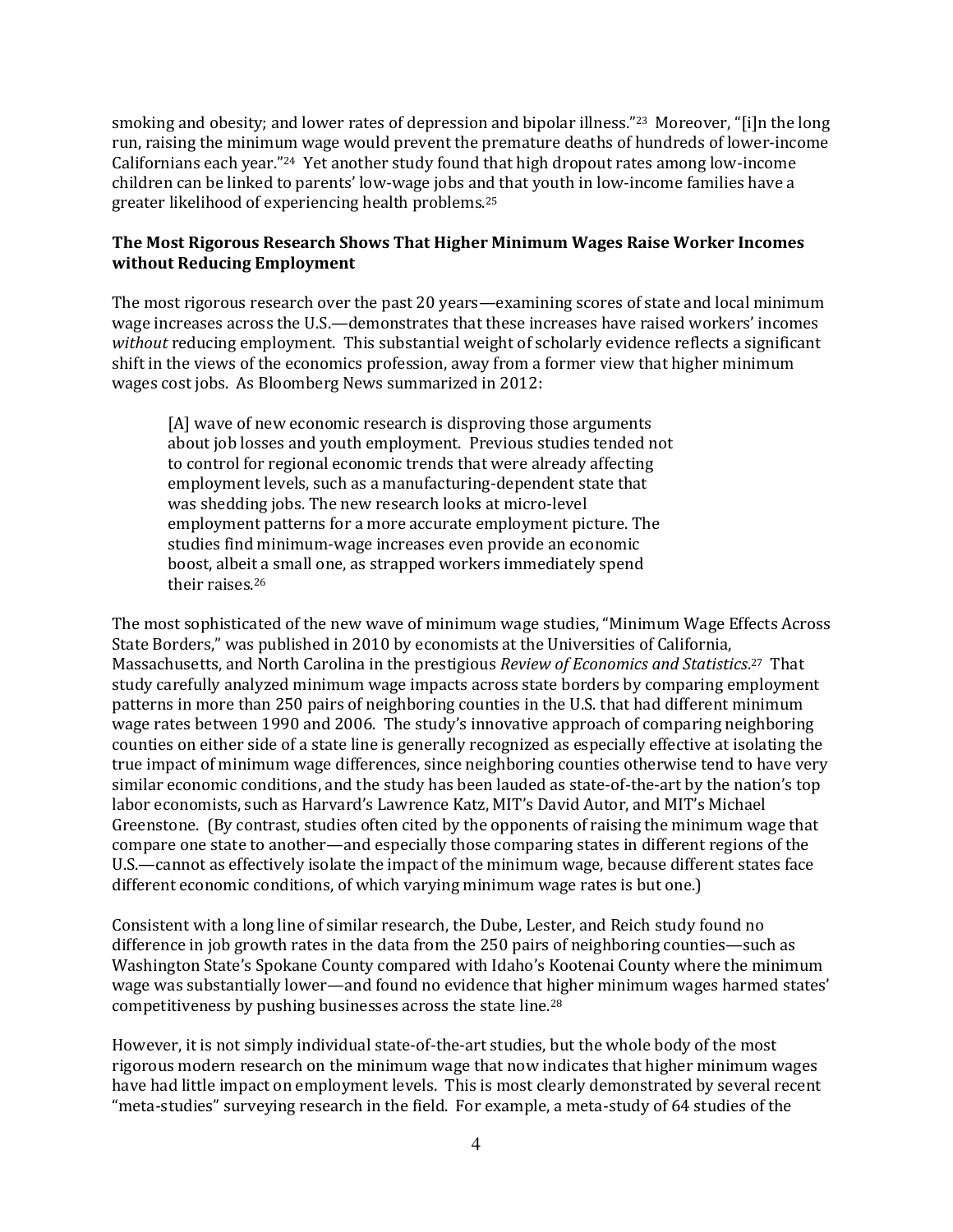impact of minimum wage increases published in the *British Journal of Industrial Relations* in 2009 shows that the bulk of the studies find close to no impact on employment.<sup>29</sup> This is vividly illustrated by a graph from the meta-study showing the results clustered around zero:



Another recent meta-study by Paul Wolfson and Dale Belman of the minimum wage literature demonstrates similar results.<sup>30</sup>

Further underscoring how minimum wage increases are simply not a major factor affecting job growth, economists at the Center for Economic & Policy Research and Goldman Sachs have noted that the U.S. states that have raised their minimum wages above the minimal federal level are enjoying stronger job growth than those that have not.<sup>31</sup>

#### **The Evidence from Cities That Have Adopted Significantly Higher Local Minimum Wages Similarly Shows That They Have Not Cost Jobs and That Implementation Has Proven Manageable for Employers**

The experiences of cities with higher local minimum wages—and the most rigorous economic research on the impact of city wage laws—have shown that they have raised wages broadly without slowing job growth or hurting local employers.

The two U.S. cities that have had higher local minimum wages for the longest period are San Francisco, California, and Santa Fe, New Mexico. Both adopted significantly higher local minimum wages in 2003 and the impact of the minimum wages has been the subject of sophisticated economic impact studies. In San Francisco, a 2007 study by University of California researchers gathered employment and hours data from restaurants in San Francisco as well as from surrounding counties that were not covered by the higher minimum wage and found that the higher wage had not led San Francisco employers to reduce either their employment levels or employee hours worked. 32 A follow-up 2014 study examined the combined impact on San Francisco employers of the city's minimum wage ordinance and of other city compensation mandates that cumulatively raised employment costs 80 percent above the level of the federal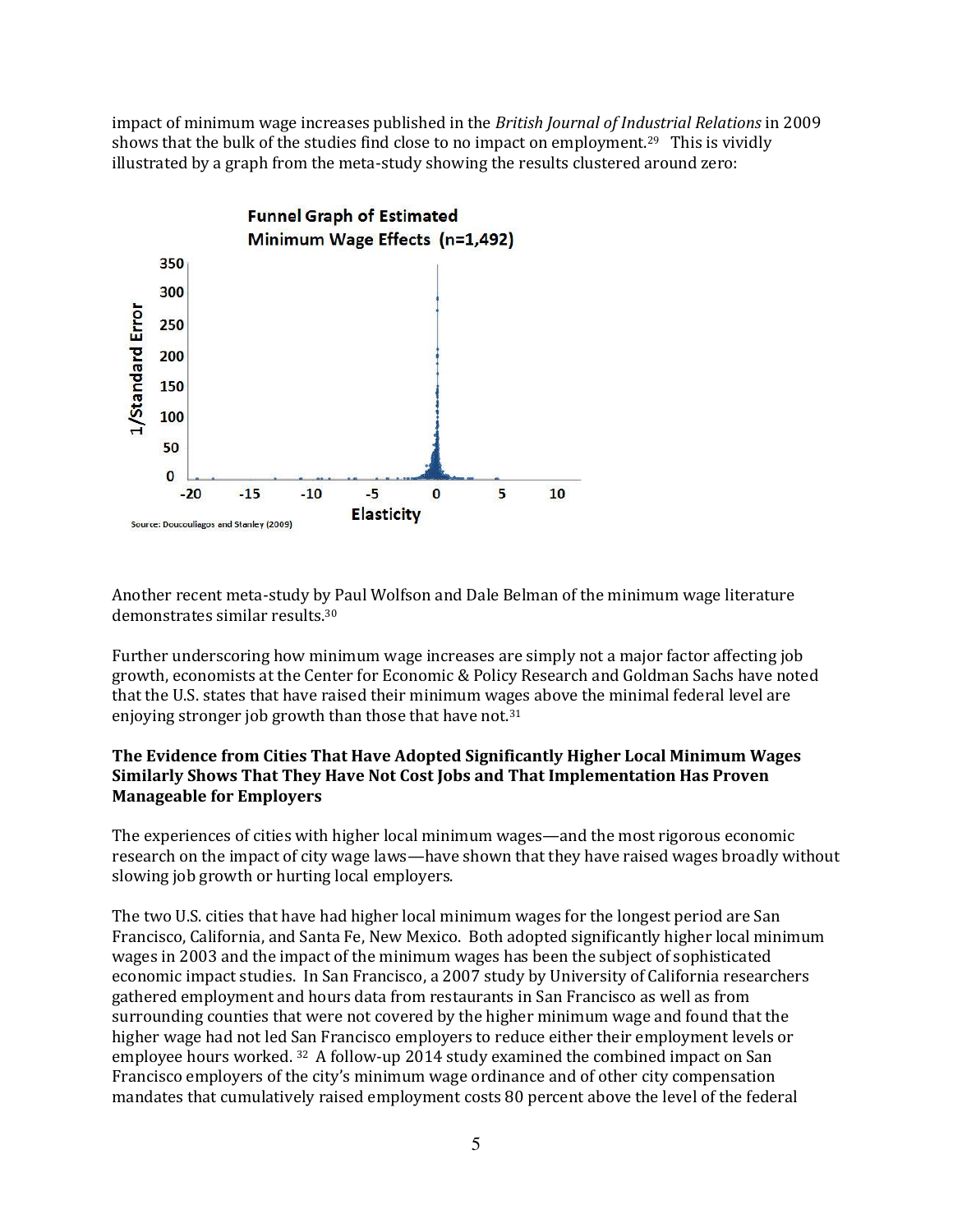minimum wage. The study again found no adverse effect on employment levels or hours, and found that food service jobs—the sector most heavily affected—actually grew about 17 percent faster in San Francisco than in surrounding counties during that period.<sup>33</sup>

In Santa Fe, a similar 2006 study conducted after the city raised its minimum wage 65 percent above the state rate compared job growth in Santa Fe with that in Albuquerque (which at that time did not have a higher city minimum wage). It determined that "[o]verall, . . . the living wage had no discernible impact on employment per firm, and that Santa Fe actually did better than Albuquerque in terms of employment changes."<sup>34</sup>

A sophisticated 2011 study of higher minimum wages in San Francisco, Santa Fe, and Washington, D.C., compared employment impacts to control groups in surrounding suburbs and cities. It similarly found that "[t]he results for fast food, food services, retail, and low-wage establishments . . . support the view that citywide minimum wages can raise the earnings of low-wage workers, without a discernible impact on their employment . . . . "35

#### **Low Wages Paid By Large Profitable Employers Present a Significant Cost to the Public by Forcing Workers to Rely on Public Assistance in Order to Afford Basic Necessities**

Nationally, nearly three quarters (73 percent) of enrollments in the U.S's major public benefits programs are from working families. With wages that leave their earnings below subsistence levels, these workers must rely on additional support from programs like the Supplemental Nutrition Assistance Program (SNAP), Medicaid, Children's Health Insurance Programs, and the Earned Income Tax Credit (EITC) in order to afford basics like food, housing, and health care.

Data available for some of the largest employers in the retail and fast-food industries indicate that the low wages paid by profitable companies like Walmart and McDonald's entail substantial costs for the public, as a whole.

A 2013 report from the Democratic Staff of the U.S. House Committee on Education and the Workforce estimates that low wages paid at a single Walmart supercenter cost taxpayers between \$900,000 and \$1.7 million on average per year.<sup>36</sup>

Similarly, a 2013 study from the University of California-Berkeley found that the low wages paid by companies in the fast-food industry cost taxpayers an average of \$7 billion per year.37 A companion study from NELP found that the bulk of these costs stem from the ten largest fast-food chains, which account for an estimated \$3.9 billion per year in public costs.<sup>38</sup>

#### **Eliminating the Subminimum Wage for Tipped Workers Is a Crucial Part of any Minimum Wage Legislation That Seeks to Make a Significant Difference in the Lives of Low-Wage Workers**

For any other minimum wage initiative to make a significant difference in the lives of low-wage workers, it must also eliminate the subminimum wage for tipped workers. In Baltimore, this subminimum wage is currently just \$3.63 an hour. This archaic and unfair two-tiered wage system contributes to increased poverty rates and economic insecurity for Baltimore's tipped workers, while allowing the restaurant industry – one of the fastest growing industries in this country – to pay a lower minimum wage when no other industry is allowed to do so.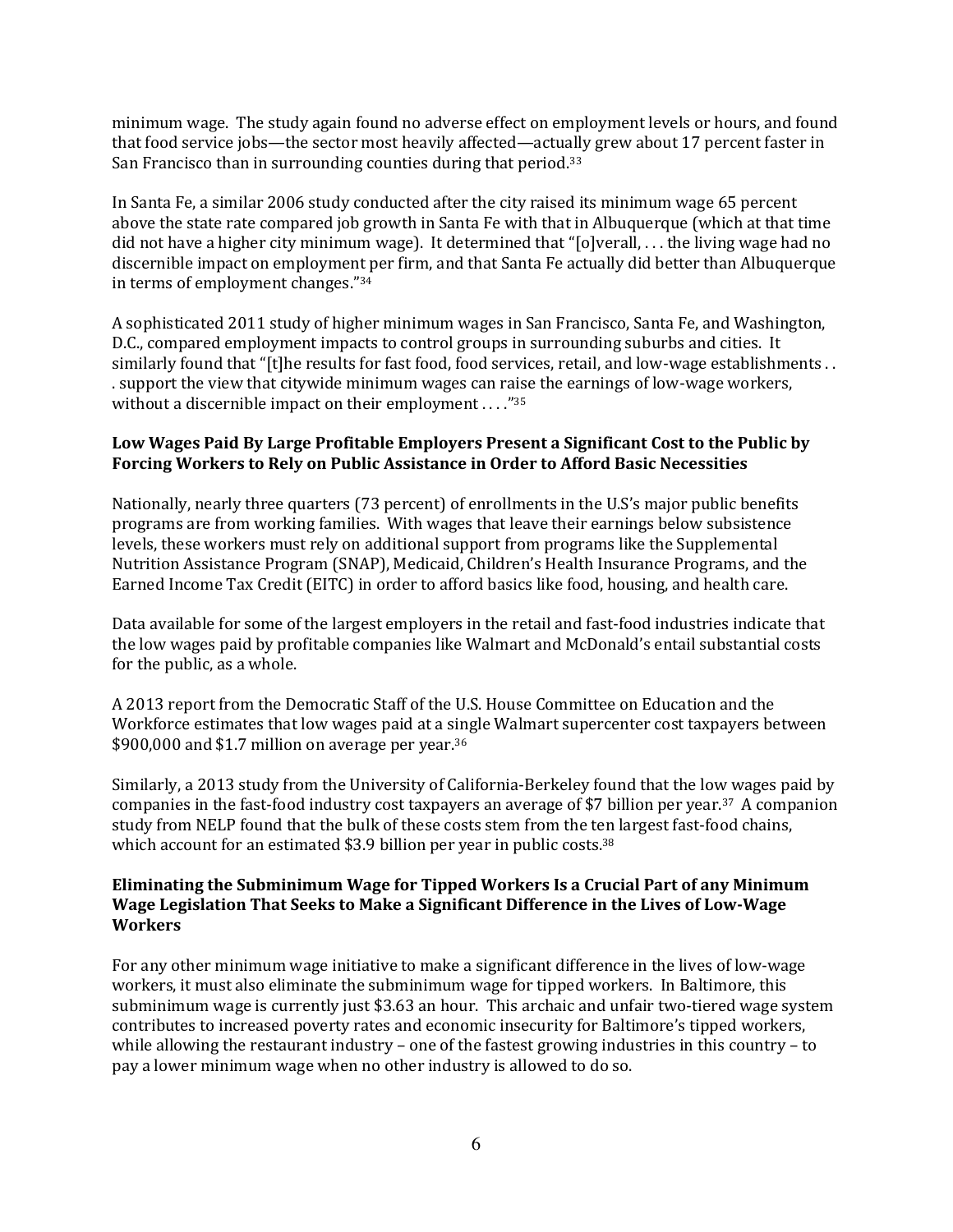The subminimum wage for tipped workers has not always existed. Until 1966, there was no federal subminimum wage for tipped workers.<sup>39</sup> With the 1966 expansion of the Fair Labor Standards Act (FLSA) to cover hotel, motel, restaurant, and other leisure and hospitality employees who had previously been excluded by the FLSA, the FLSA was amended to allow employers to pay tipped workers a subminimum wage set at 50 percent of the full minimum wage.40 In 1996, when the Republican-controlled Congress raised the federal minimum wage from \$4.25 to \$5.15, it, bowed to pressure from the restaurant industry, and froze the tipped minimum wage at \$2.13, decoupling it from the full minimum wage for the first time, and setting up *two decades* of a frozen minimum wage for tipped workers.<sup>41</sup> Maryland's subminimum wage is similarly frozen at \$3.63 per hour – when the state raised the minimum wage from \$7.25 to \$10.10 an hour, the tipped minimum wage was set at 50 percent of the full minimum wage -- \$3.63 per hour. Bowing to pressure from the restaurant industry, the state legislature froze the tipped minimum wage at \$3.63. Thus, tipped workers in Baltimore are guaranteed just \$3.63 paid directly from their employer, with tips expected to bring them up to the full minimum wage.

Forced to rely substantially on tips to make ends meet, this sub-minimum wage is a key factor behind low wages, higher poverty rates, and unstable paychecks amongst tipped workers.

First, although some in the industry claim that most tipped workers earn high incomes once tips are included, government data shows that this simply isn't the case. The typical tipped worker in Baltimore earns a little more than the state's minimum wage, even once tips are factored in. According to 2015 data from the Bureau of Labor Statistics (BLS) the median wage for tipped restaurant waiters and waitresses – one of the largest shares of tipped workers – was just \$9.08 an hour during the 2012-2015 period.<sup>42</sup> This median wage includes both the base wage plus tips. Outside the restaurant industry, tipped jobs include car wash workers, nail salon workers and pizza delivery drivers to name a few – notorious sweatshop occupations where pay is often even lower.

Second, tipped work is inherently uneven and often unpredictable. While most of us expect to be paid the same for every day or hour we work, for tipped workers this is often not the case. Restaurant servers, who make up one of the largest tipped occupations, may make a substantial amount of money on Friday or Saturday nights but much less on other days of the week. Bad weather, a sluggish economy, the changing of the seasons, a less generous customer, an employer that only gives you less desirable shifts, and a host of other factors can also cause sudden drops in their tipped income and lead to economic insecurity.

It is no surprise, then, that, nationally, tipped workers face poverty rates that are about double those for non-tipped workers, and that the poverty rate for waiters and bartenders is even higher.<sup>43</sup> Tipped workers across the country are also significantly more likely to rely on public assistance to make ends meet. Close to half (46 percent) of tipped workers and their families rely on public benefits compared with 35.5 percent of non-tipped workers.<sup>44</sup>

Ultimately, shifting the responsibility to pay workers' wages to customers under the tipped minimum wage allows employers in a few select industries to benefit from a customer-funded subsidy at the expense of workers' economic security.

#### **The Restaurant Industry Can Afford a \$15 Minimum Wage in Baltimore and the Elimination of the Subminimum Wage for Tipped Workers**

While some in the restaurant industry argue that eliminating the tipped subminimum wage would hurt the restaurant industry and/or restaurant workers, the facts belie those claims. In particular,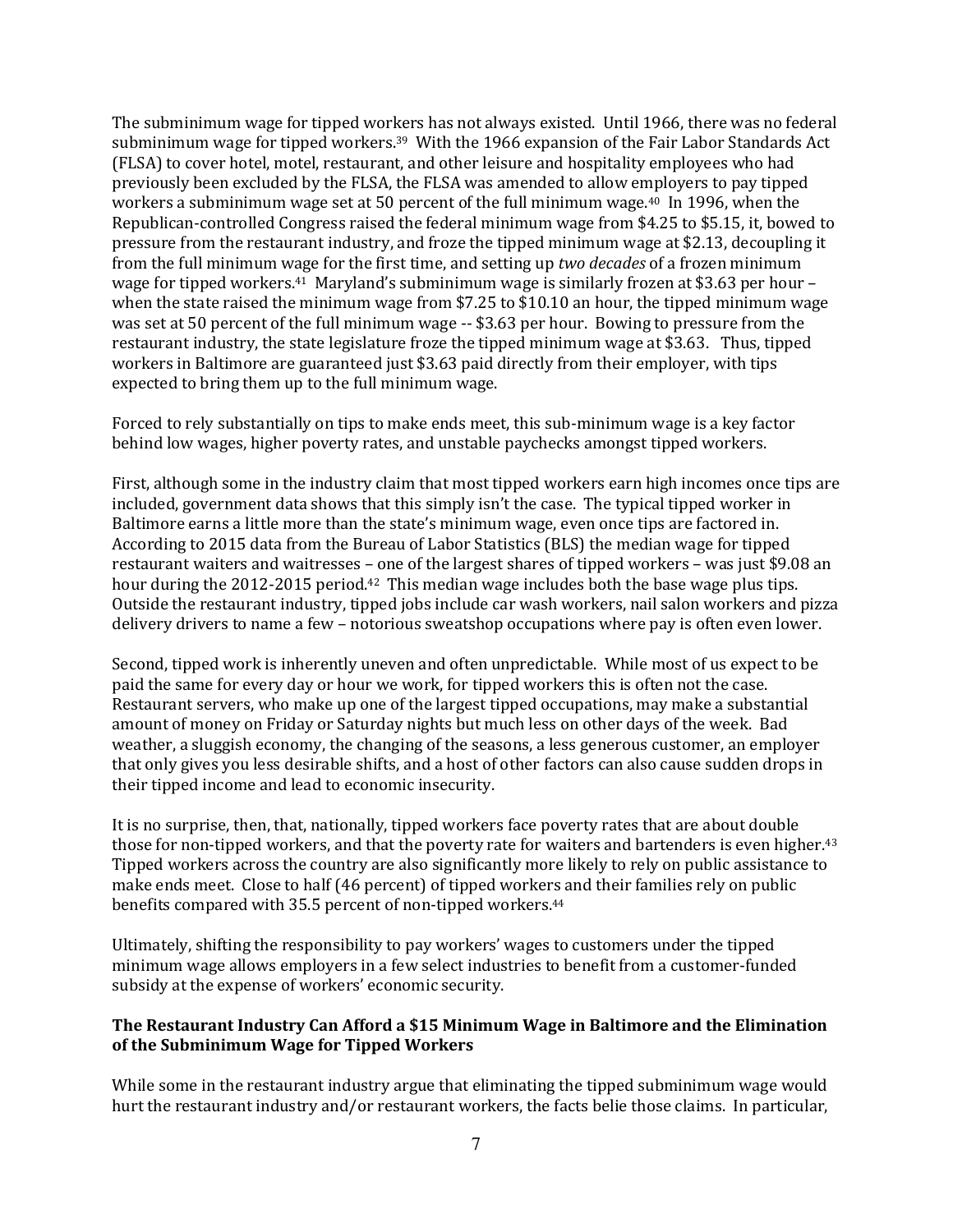the restaurant industry is strong in the states that have no tipped minimum wage, and sales there are projected to grow at even faster rates than in many of the states that have retained the tipped minimum wage.

Seven states—California, Nevada, Oregon, Washington, Minnesota, Montana, and Alaska—do not have a subminimum wage for tipped workers. Neither do the cities in California and Washington that have raised their wages to \$15 an hour, such as Los Angeles, Seattle and San Francisco. Tipped workers in these states and cities receive the full minimum wage directly from their employer and their tips function as a gratuity should—not as customers subsidizing wages that an employer should be paying, but as supplemental income over and above their wages in recognition of good service. Similarly, Hawaii recently abolished the subminimum wage for most tipped workers (preserving a very limited subminimum wage of just 75 cents less than the full minimum wage for tipped workers that average at least \$7.00 an hour in tips).

Notably, between 1995 and 2014 these states experienced slightly faster employment growth in the hospitality industry (the industry with the highest concentration of tipped workers) than the states where tipped workers are paid a lower minimum wage.<sup>45</sup>

Moreover, the overall restaurant industry is strong. The National Restaurant Association (NRA) estimates that in 2016, restaurant job growth will outpace the overall economy, adding more than 300,000 jobs.46 Restaurant sales are expected to reach \$783 billion this year, according to the latest NRA Industry Forecast.47 2015 marked the sixteenth consecutive year in which the restaurant industry's job growth outpaced the overall U.S. economy.<sup>48</sup> Jobs in the "eating-and-drinking place sector" increased by 38 percent over that sixteen-year period, while jobs in the overall economy increased by only 10 percent.<sup>49</sup>

A 2015 *Cornell Hospitality Report* looked at the impact of minimum wage increases on restaurant employment and business growth levels over twenty years across the United States. It found that raising the regular and tipped minimum wage will raise restaurant industry wages but will not lead to "large or reliable effects on full-service and limited-service restaurant employment."<sup>50</sup>

#### **The Complex Subminimum Wage System for Tipped Workers Is Difficult to Enforce and Results in Widespread Noncompliance**

The subminimum tipped wage system in Baltimore and across the country is difficult to implement and plagued by noncompliance. Employers in Baltimore are permitted to pay tipped workers a base wage of only \$3.63 per hour as long as workers earn at least the full tipped minimum wage in tips when averaged over the course of a work-week. <sup>51</sup> This requirement is difficult to enforce. Employers and employees find it difficult to track tip earnings, a task that is often complicated by tip sharing arrangements amongst workers. Workers also often fear asking an employer to make up the difference between their earnings and the full minimum wage—an employer might choose to give more favorable shifts to workers who do not make such demands, for example.

There is evidence of considerable abuse of this two-tiered system. In its investigations of over 9,000 restaurants from 2010 to 2012, the federal Department of Labor found that roughly 84 percent of investigated restaurants were in violation of the federal Fair Labor Standards Act, including millions of dollars' worth of tipped minimum wage violations.<sup>52</sup> Similarly, a 2014 report by the White House National Economic Council and the U.S. Department of Labor found that one of the most prevalent violations amongst employers is failing to properly track employees' tips and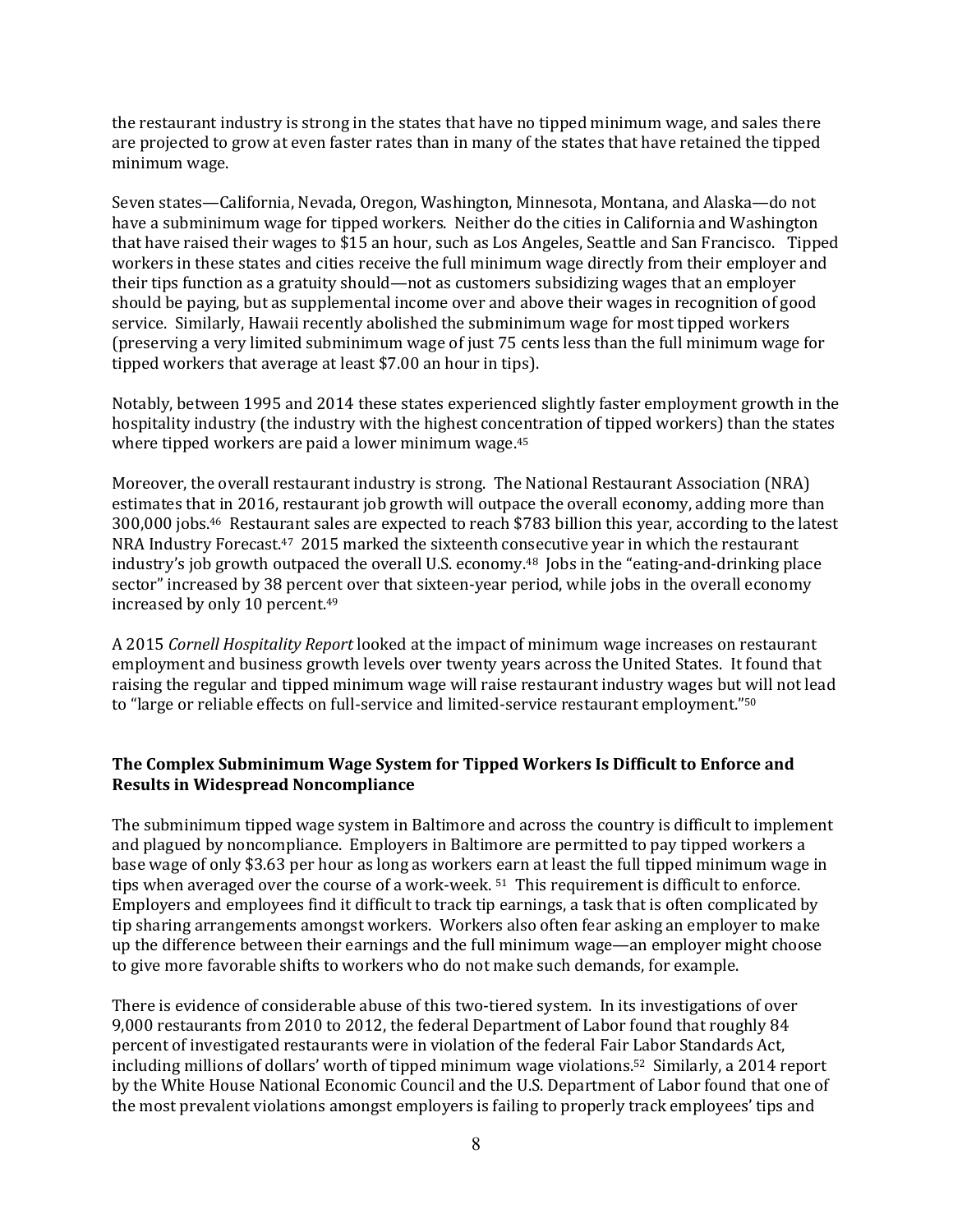make up the difference between an employee's base pay and the full minimum wage when tips fail to fill that gap. <sup>53</sup> A survey found that more than 1 in 10 workers employed in predominantly tipped occupations earned hourly wages below the full federal minimum wage, including tips. <sup>54</sup>

#### **A Growing National Movement Seeks to Abolish the Tipped Minimum Wage**

A growing list of national leaders are backing proposals to gradually phase out the outmoded tipped minimum wage. This includes:

- President Barack Obama<sup>55</sup>
- Vice President Joseph Biden<sup>56</sup>
- Secretary Hillary Clinton<sup>57</sup>
- Senator Bernie Sanders<sup>58</sup>
- U.S. Secretary of Labor Tom Perez<sup>59</sup>
- $\bullet$  174 members of the House, including every Democrat in the Maryland delegation<sup>60</sup>
- 33 U.S. Senators, including both of Maryland's Senators.<sup>61</sup>

All of these leaders have endorsed or co-sponsored the federal Raise the Wage Act (HR 2150; S. 1150), which would gradually phase out the tipped subminimum wage, and raise the federal minimum wage to \$12 by 2020. (A number have also endorsed the Pay Workers a Living Wage Act (HR 3164; S. 1832), which would gradually phase out the tipped subminimum wage, and raise the federal minimum to \$15 by 2020.) Their support highlights the growing national consensus among progressive leaders that it is time to get rid of the unfair and outdated tipped minimum wage for tipped workers.

#### **The Restaurant Industry Is Thriving in Cities like Seattle, San Francisco, and SeaTac That Are Raising Their Minimum Wage to \$15 and Have No Tipped Minimum Wage**

In addition, the restaurant industry is thriving in cities such as Seattle, San Francisco, and SeaTac, Washington—all of which have all approved a \$15 minimum wage and which have no tipped subminimum—demonstrating that this combination is manageable for the restaurant industry and does not hurt jobs.

Last fall in a front-page story titled "Apocalypse Not: \$15 and the Cuts that Never Came," the *Puget Sound Business Journal* reported on "[t]he minimum wage meltdown that never happened," explaining that Seattle's restaurant industry has continued to expand and thrive as the \$15 wage phases in.62 More recent reports confirm neither the city's economy nor the restaurant industry has suffered.63 Today, Seattle continues to thrive and perform better than the rest of Washington State, with local unemployment rates that are significantly lower than the state's.<sup>64</sup>

Similarly, in San Francisco, where there is no tipped subminimum wage and the minimum wage is increasing to \$15, the Golden Gate Restaurant Association reports that, "the metrics show that San Francisco has still seen record restaurant growth."<sup>65</sup> The small suburban city of SeaTac, Washington, which is home to the Seattle airport and many hotels and restaurants, has had a similar experience. Before the Washington city implemented a minimum wage increase to \$15 in 2014 for workers in the travel and hospitality industry, opponents warned of adverse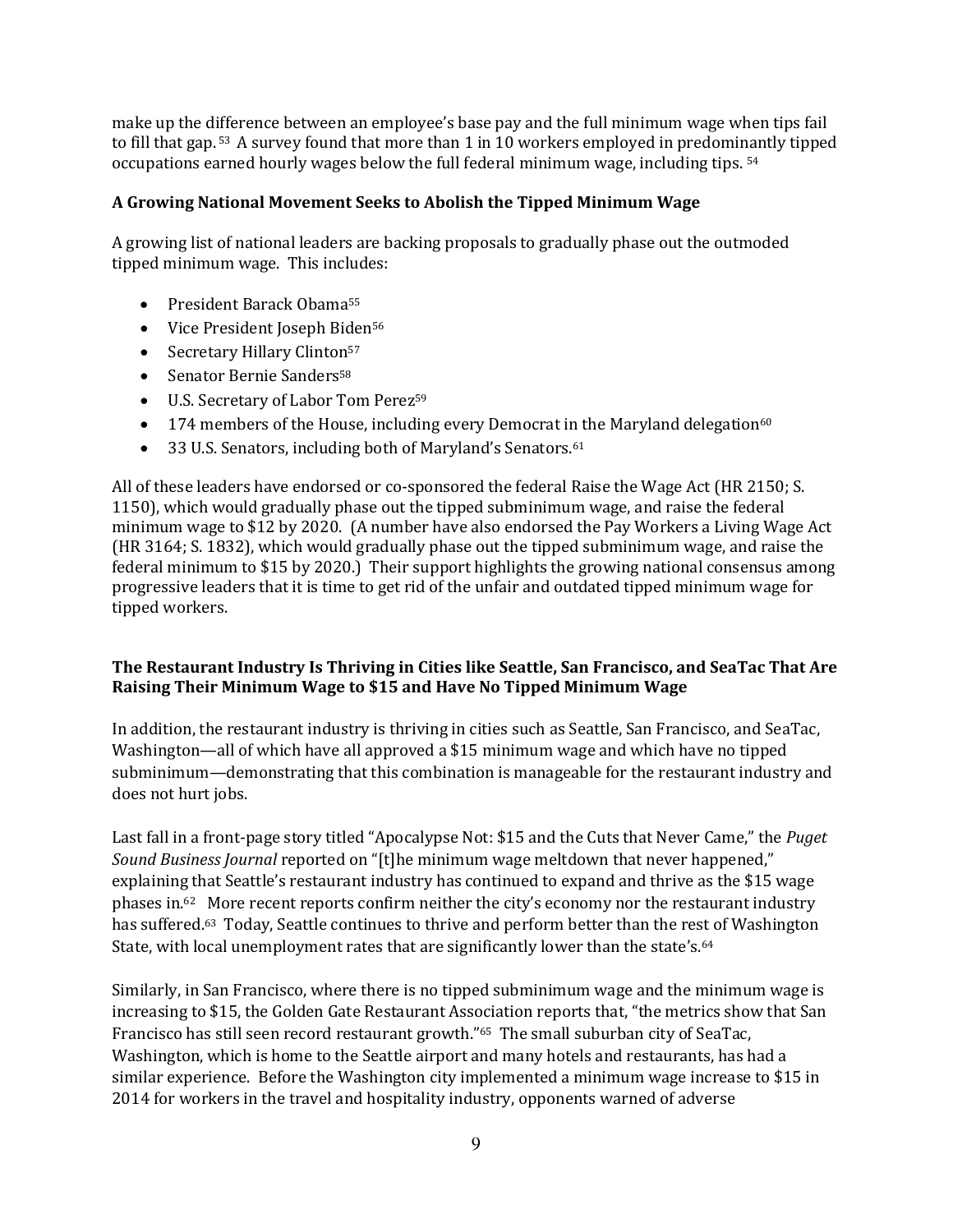consequences. Yet, as *The Seattle Times* summarized, "[f]or all the political uproar it caused, SeaTac's closely watched experiment with a \$15 minimum wage has not created a large chain reaction of lost jobs and higher prices."<sup>66</sup>

#### **Restaurants in Cities That Are Raising the Minimum Wage to \$15 and Have No Tipped Minimum Wage Are Not Rushing to Abolish Tipping, and Tipping Rates Have Not Dropped Significantly under Such Policies**

Contrary to predictions by some, raising the minimum wage to \$15 and eliminating the tipped minimum wage at the same time does not lead restaurants to abolish tipping or lead diners to reduce tipping levels. While a small number of mostly high-end restaurants today are experimenting with getting rid of tipping entirely<sup>67</sup>—including in D.C. where the tipped minimum wage is very low – tipping continues to be the norm in states like California, Washington, Oregon, and Minnesota where tipped workers receive the full minimum wage before tips.

In San Francisco, with its minimum wage increasing to \$15 by 201868 and no subminimum wage for tipped workers, the Golden Gate Restaurant Association says that "[d]iners in San Francisco reported an average 19% tip rate"—a healthy rate that does not indicate a decline. <sup>69</sup>

These reports are confirmed by national data, which shows that "raising the tipped wage significantly increases earnings of workers in FSRs [Full-Service Restaurants]."<sup>70</sup> According to University of California researchers, "tipped workers in equal treatment states [with no tipped minimum wage] earn 14.2 percent more than tipped workers in low tipped minimum states."<sup>71</sup> When looking at only waiters and bartenders, data shows that earnings are about 20 percent higher in states where tipped workers must be paid the full minimum wage before tips, than in states that follow the federal \$2.13 tipped minimum wage.<sup>72</sup>

\*\*\*

Thank you so much for the opportunity to testify today. I would be happy to answer any questions that you may have.

*For more information, please contact NELP Senior Staff Attorney Tsedeye Gebreselassie at [tsedeye@nelp.org.](mailto:tsedeye@nelp.org) For more about NELP, visit [www.nelp.org](http://www.nelp.org/) or [www.raisetheminimumwage.org.](http://www.raisetheminimumwage.org/)* 

 $\overline{a}$ 

<sup>1</sup> Economic Policy Institute, Raising Baltimore's Minimum Wage to \$15 by July 2020 Would Lift Wages for 98,000 Working People (May 4, 2016), *available at* [http://www.epi.org/files/pdf/105370.pdf\)](http://www.epi.org/files/pdf/105370.pdf)

 $^2$ *Id.* 

<sup>3</sup> *Id.* 

<sup>4</sup> *Id*.

<sup>5</sup> *Id.* 

<sup>6</sup> National Employment Law Project, Occupational Wage Declines Since the Great Recession (Sept. 2015), *available at* http://www.nelp.org/content/uploads/Occupational-Wage-Declines-Since-the-Great-Recession.pdf.

<sup>7</sup> *Id*.

<sup>8</sup> National Employment Law Project, An Unbalanced Recovery: Real Wage and Job Growth Trends (Aug. 2014), *available at* https://www.nelp.org/content/uploads/2015/03/Unbalanced-Recovery-Real-Wage-Job-Growth-Trends-August-2014.pdf.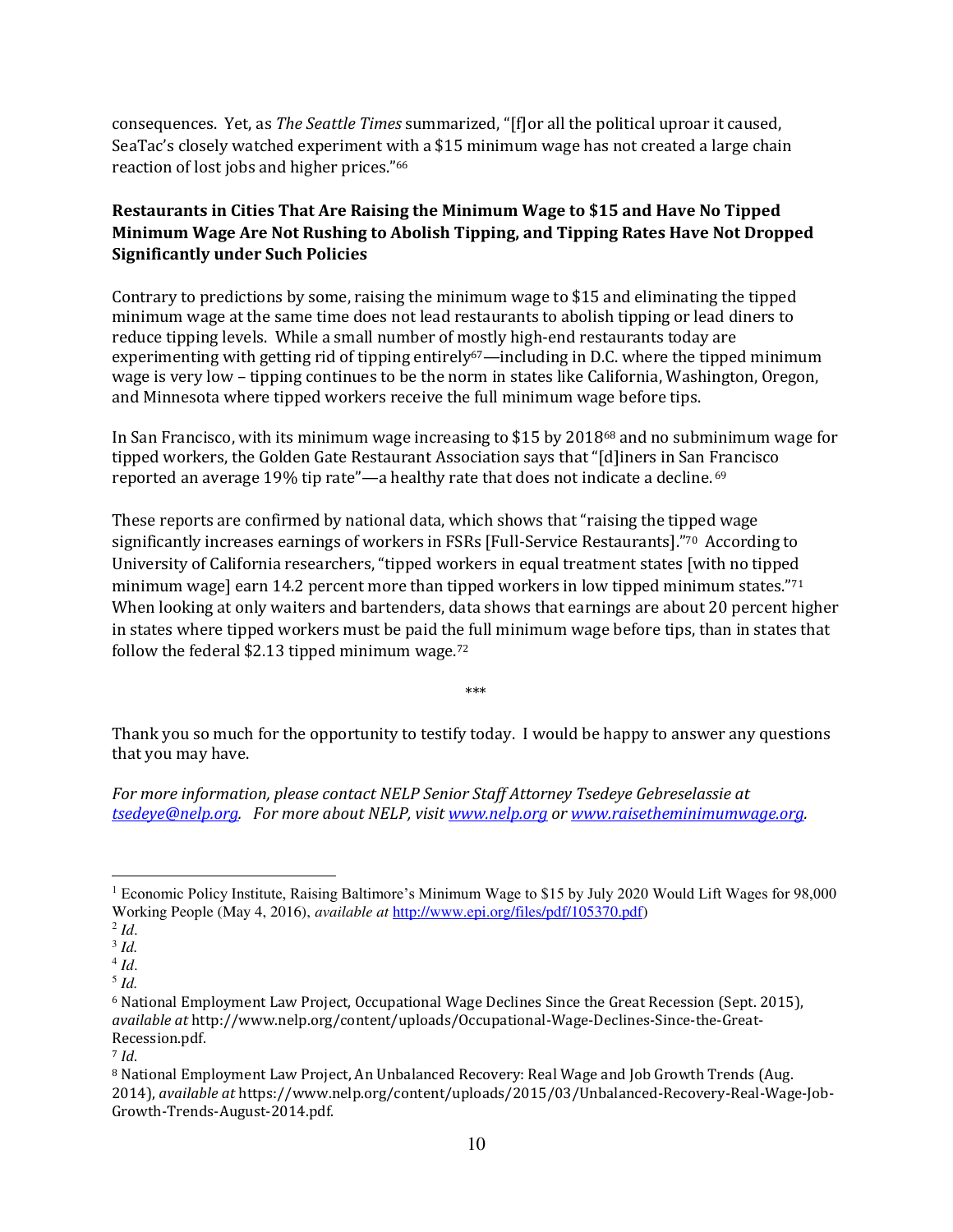$\overline{a}$ <sup>9</sup> National Employment Law Project, Fight for \$15 Impact Report: Raises for 17 Million Workers, 10 Million Going to \$15 (Apr. 2016), *available at* http://www.nelp.org/content/uploads/NELP-Fact-Sheet-Fight-for-15- Impact-Report.pdf.

 $10$  *Id.* 

<sup>11</sup> *Id*.

<sup>12</sup> Raise the Minimum Wage, \$15 Laws & Current Campaigns, http://raisetheminimumwage.org/pages/15- Laws-Current-Campaigns (last viewed May 26, 2016).

<sup>13</sup> *Id*.

<sup>14</sup> *Id*.

<sup>15</sup> *Id*.

<sup>16</sup> Hart Research, Support for a Federal Minimum Wage of \$12.50 or above (Jan. 2015), *available at*  http://www.nelp.org/content/uploads/2015/03/Minimum-Wage-Poll-Memo-Jan-2015.pdf. <sup>17</sup> Victoria Research, Results of National Poll of Workers Paid Less than \$15 Per Hour (Oct. 2015), *available at* http://www.nelp.org/content/uploads/Low-Wage-Worker-Survey-Memo-October-2015.pdf.

<sup>18</sup> *Id*.

<sup>19</sup> Michael Reich et al (eds.), University of California Press, When Mandates Work: Raising Labor Standards at the Local Level (2014), *available at* http://irle.berkeley.edu/publications/when-mandates-work/.

<sup>20</sup> Arindrajit Dube, Minimum Wages and the Distribution of Family Incomes (Dec. 2013) at 31, *available at*  https://dl.dropboxusercontent.com/u/15038936/Dube\_MinimumWagesFamilyIncomes.pdf ("I find robust evidence that minimum wages tend to reduce the incidence of poverty, and also proportions with incomes under one-half or three-quarters of the poverty line").

<sup>21</sup> William Copeland & Elizabeth J. Costello, Am. Econ. J. Appl. Econ., Parents' Incomes and Children's Outcomes: A Quasi-Experiment (Jan. 2010) at 1.

<sup>22</sup> Rajiv Bhatia, Human Impact Partners, Health Impacts of Raising California's Minimum Wage (May 2014) at 3, *available at* http://healthpolicy.ucla.edu/publications/Documents/PDF/2014/SB935\_HealthAnalysis.pdf. <sup>23</sup> *Id*.

<sup>24</sup> *Id*.

<sup>25</sup> Lisa Dodson & Randy Albelda, Center for Social Policy, Univ. of Mass., Boston, How Youth Are Put at Risk by Parents' Low-Wage Jobs (Fall 2012) at 9–13.

<sup>26</sup> Editorial Board, "Raise the Minimum Wage," *BloombergView* (Apr. 18, 2012), *available at* http://www.bloomberg.com/news/2012-04-16/u-s-minimum-wage-lower-than-in-lbj-era-needs-araise.html.

<sup>27</sup> Arindrajit Dube et al, The Review of Economics and Statistics, Minimum Wage Effects Across State Borders: Estimates Using Contiguous Counties (Nov. 2010) at 92(4): 945–964. A summary of the study prepared by NELP is available at http://nelp.3cdn.net/98b449fce61fca7d43\_j1m6iizwd.pdf.

<sup>28</sup> Similar, sophisticated new research has also focused in particular on teen workers—a very small segment of the low-wage workforce affected by minimum wage increases, but one that is presumed to be especially vulnerable to displacement because of their lack of job tenure and experience. However, the research has similarly found no evidence that minimum wage increases in the U.S. in recent years have had any adverse effect on teen employment. *See* Sylvia Allegretto et al, Industrial Relations, Do Minimum Wages Reduce Teen Employment? (Apr. 2011) at vol. 50, no. 2. A NELP Summary is *available at* 

http://nelp.3cdn.net/eb5df32f3af67ae91b\_65m6iv7eb.pdf.

29 Hristos Doucouliagos & T.D. Stanley, British J. of Indus. Relations, Publication Selection Bias in Minimum-Wage Research? A Meta-Regression Analysis (May 2009) at Vol. 47, Iss. 2.

<sup>30</sup> Paul Wolfson & Dale Belman, Upjohn Inst. for Employ. Res., What Does the Minimum Wage Do? (2014).

<sup>31</sup> Center for Economic & Policy Research, 2014 Job Creation Faster in States that Raised the Minimum Wage (June 2014), *available at* http://www.cepr.net/index.php/blogs/cepr-blog/2014-job-creation-in-states-thatraised-the-minimum-wage.

<sup>32</sup> Michael Reich et al, Univ. of Calif.-Berkeley, The Economic Effects of a Citywide Minimum Wage (2007), *available at* http://www.irle.berkeley.edu/cwed/wp/economicimpacts\_07.pdf.

<sup>33</sup> Michael Reich et al (eds.), Univ. of Calif. Press, "When Mandates Work: Raising Labor Standards at the Local Level," (2014) at 31, *available at* http://irle.berkeley.edu/publications/when-mandates-work/. *See also* Susan Berfield, San Francisco's Higher Minimum Wage Hasn't Hurt the Economy, *BloombergBusiness* (Jan. 2014), *available at* http://www.businessweek.com/articles/2014-01-22/san-franciscos-higher-minimumwage-hasnt-hurt-the-economy; Carolyn Lochhead, S.F. praised as model for U.S. on increasing minimum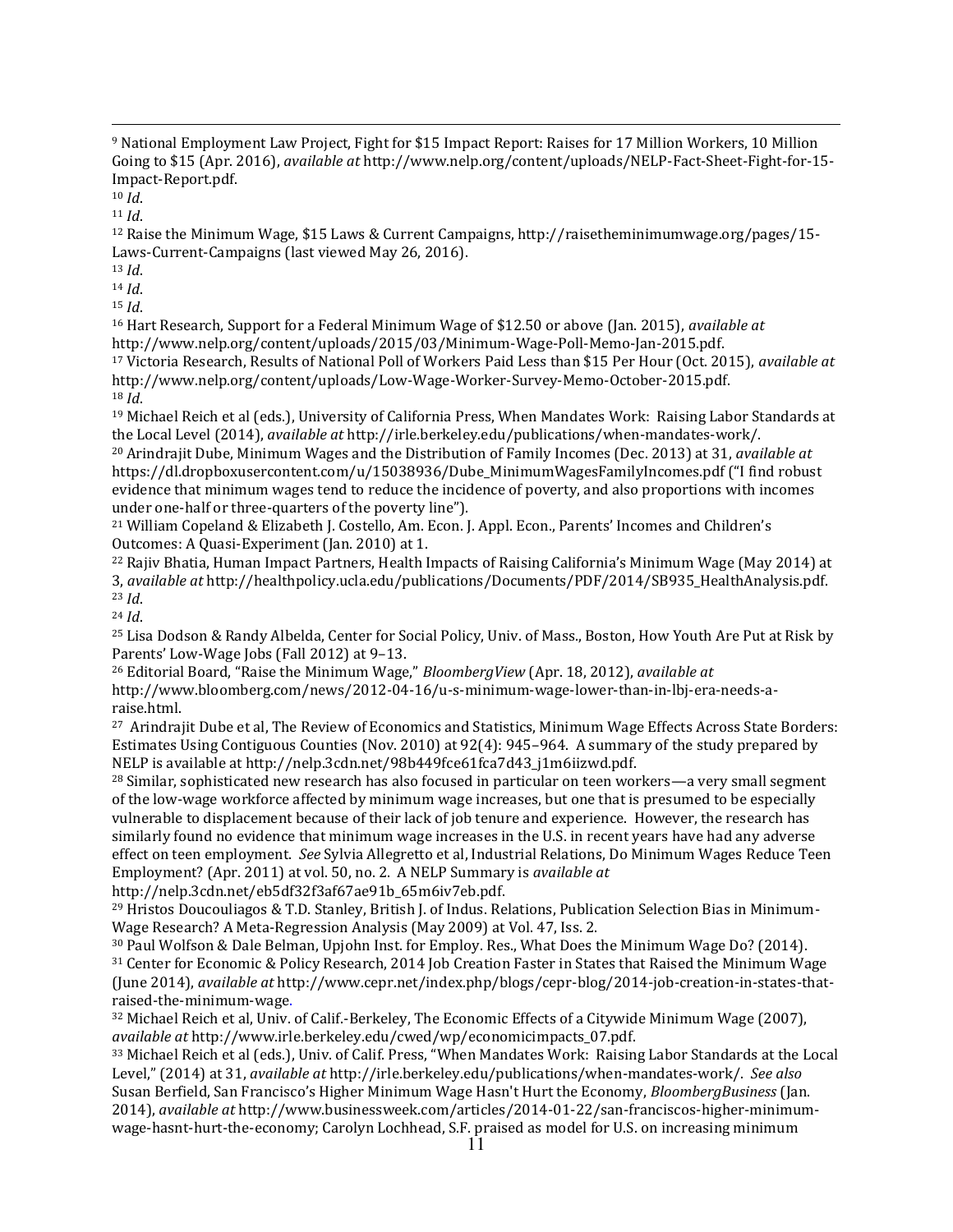$\overline{a}$ wage, Jan. 28, 2014, *SF Gate*, *available at* http://www.sfgate.com/politics/article/S-F-praised-as-model-for-U-S-on-increasing-5183378.php.

<sup>34</sup> Bureau of Business and Economic Research, University of New Mexico, Measuring the Employment Impacts of the Living Wage Ordinance in Santa Fe, New Mexico (June 2006), *available at*

http://bber.unm.edu/pubs/EmploymentLivingWageAnalysis.pdf.

<sup>35</sup> John Schmitt & David Rosnick, Center for Econ. & Policy Research, The Wage and Employment Impact of Minimum‐Wage Laws in Three Cities (Mar. 2011) at 1, *available at* 

http://www.cepr.net/documents/publications/min-wage-2011-03.pdf. For a helpful overview of this literature on the impact of city minimum wages, see Michael Reich et al, Local Minimum Wage Laws: Impacts on Workers, Families and Businesses: Report prepared for the Seattle Income Inequality Advisory Committee (Mar. 2014) at 17–19, *available at* http://murray.seattle.gov/wp-content/uploads/2014/03/UC-Berkeley-IIAC-Report-3-20-2014.pdf.

<sup>36</sup>Democratic staff of the U.S. House Committee on Education and the Workforce, The Low-Wage Drag on Our Economy: Wal-Mart's low wages and their effect on taxpayers and economic growth (May 2013), *available at* http://democrats-edworkforce.house.gov/imo/media/doc/WalMartReport-May2013.pdf.

<sup>37</sup> Sylvia Allegretto et al, Fast Food, Poverty Wages: The Public Cost of Low-Wage Jobs in the Fast-Food Industry (Oct. 2013), *available at* http://laborcenter.berkeley.edu/publiccosts/fast\_food\_poverty\_wages.pdf <sup>38</sup> National Employment Law Project, Super-sizing Public Costs: How Low Wages at Top Fast-Food Chains Leave Taxpayers Footing the Bill (Oct. 2013), *available at*

http://www.nelp.org/content/uploads/2015/03/NELP-Super-Sizing-Public-Costs-Fast-Food-Report.pdf. <sup>39</sup> William G. Whitaker, Congressional Research Service, The Tip Credit Provisions of the Fair Labor Standards Act at CRS-3 (Mar. 2006).

<sup>40</sup> *Id*.

<sup>41</sup> *Id*. at CRS-6.

42 Bureau of Labor Statistics, May 2015 State Occupational Employment and Wage Estimates, Baltimore-Columbia-Towson MSA, *available at* [http://www.bls.gov/oes/current/oes\\_12580.htm.](http://www.bls.gov/oes/current/oes_12580.htm) The May 2015 estimates are based on responses from six semiannual panels collected over a 3-year period: May 2015, November 2014, May 2014, November 2013, May 2013, and November 2012. Bureau of Labor Statistics, Occupational Employment Statistics, Technical Notes for May 2015 OES Estimates,

http://www.bls.gov/oes/current/oes\_tec.htm (last viewed June 14, 2016).

<sup>43</sup> Sylvia A. Allegretto & David Cooper, Twenty-three Years and Still Waiting for Change: Why It's Time to Give Tipped Workers the Regular Minimum Wage (July 2014), *available at* http://www.epi.org/files/2014/EPI-CWED-BP379.pdf ("[T]he poverty rate of non-tipped workers is 6.5 percent, while it is 12.8 percent for tipped workers in general and 14.9 percent for waiters and bartenders.") (hereinafter "Allegretto & Cooper (2014)"). <sup>44</sup> *Id*. at 3.

<sup>45</sup> Allegretto, Sylvia and David Cooper. 2014. Twenty-Three Years and Still Waiting for Change: Why It's Time to Give Tipped Workers the Regular Minimum Wage. Economic Policy Institute, Briefing Paper #379, *available at* <http://www.epi.org/publication/waiting-for-change-tipped-minimum-wage/>

<sup>46</sup> National Restaurant Association, Restaurant job growth to outpace economy in 2016 (Feb. 2016), *available at* http://www.restaurant.org/News-Research/News/Restaurant-job-growth-to-outpace-economy-in-2016. 47 National Restaurant Association, 2016 Restaurant Industry Forecast, http://www.restaurant.org/News-Research/Research/Forecast-2016 (last viewed May 10, 2016).

<sup>48</sup> National Restaurant Association, Restaurant job growth to outpace economy in 2016 (Feb. 10, 2016), http://www.restaurant.org/News-Research/News/Restaurant-job-growth-to-outpace-economy-in-2016. <sup>49</sup> *Id*.

<sup>50</sup> Michael Lynn & Christopher Boone, Have Minimum Wage Increases Hurt the Restaurant Industry? The Evidence Says No! (2015), Cornell Hospitality Report, *available at* 

http://scholarship.sha.cornell.edu/cgi/viewcontent.cgi?article=1000&context=chrreports.

<sup>51</sup> District of Columbia Department of Employment Services, Office of Wage and Hour, District of Columbia Minimum Wage Increase, *available at* 

http://does.dc.gov/sites/default/files/dc/sites/does/page\_content/attachments/DC%20Minimum%20Wage %20Increase%20-%20DC%20Register%20Public%20Notice.pdf.

<sup>52</sup> Cooper, David. "DC Minimum Wage Part 2: Tipped Minimum Wage – Separate, But No Equal." Working Economics (Economic Policy Institute Blog), October 31, 2013, *available at* [http://www.epi.org/blog/dc-minimum](http://www.epi.org/blog/dc-minimum-wage-part-2-tipped-minimum-wage/)[wage-part-2-tipped-minimum-wage/](http://www.epi.org/blog/dc-minimum-wage-part-2-tipped-minimum-wage/)